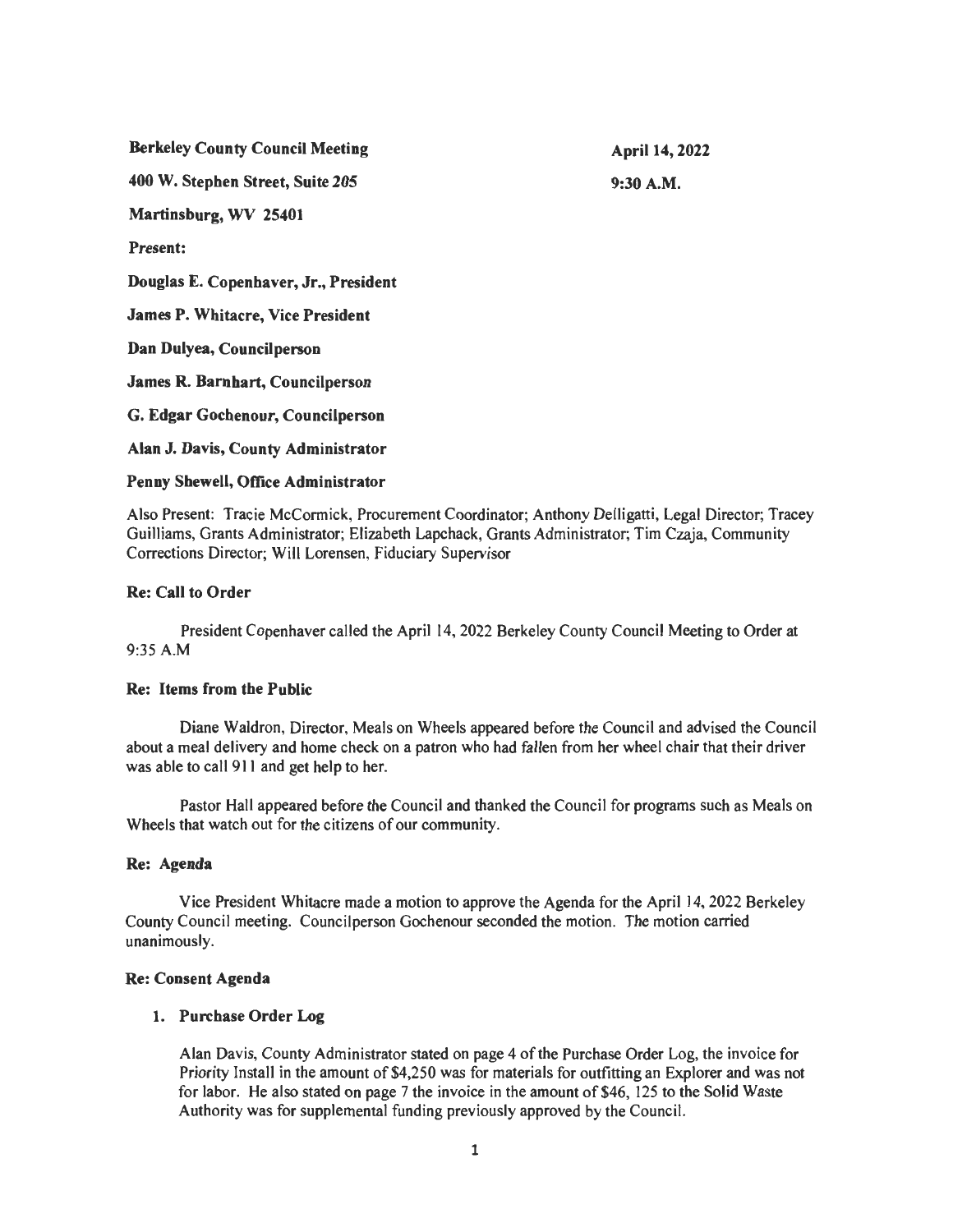## 2. Internal Budget Revisions

There were no internal budget revisions to be addressed.

## 3. Changes in Status

President Copenhaver stated that a new hire recommendation was received from the Honorable Elaine Mauck, County Clerk for Shally Lapp as a Clerk effective April 18, 2022 with an annual salary of \$31,000.

President Copenhaver stated that a letter of resignation was received from Emergency Communications from Kayla Orrison effective May 1, 2022.

President Copenhaver stated that a request was received from the County Clerk to remove Erin Dunn-Carey from payroll as the position was being eliminated.

## 4. Approval of Minutes

There were no changes to the March 31, 2022 Berkeley County Council meeting minutes.

Councilperson Barnhart made a motion to approve the March 31 , 2022 Berkeley County Council meeting minutes. Councilperson Dulyea seconded the motion. President Copenhaver abstained due to absence. The motion carried.

### 5. Council Calendar

President Copenhaver reviewed the Council calendar for the month of April.

### 6. Board and Commission Calendar

President Copenhaver reviewed the Board and Commission calendar for the month of April.

### Re: Consent Agenda Approval

Vice President Whitacre made a motion to approve the Consent Agenda for the April 14, 2022 Berkeley County Council meeting. Councilperson Dulyea seconded the motion. The motion carried unanimously.

## Re: Correction of Assessment Logs, Apportionment of Assessments, Deconsolidation and Consolidation of Properties Applications - Assessor's Office

The Honorable Larry Hess, Assessor appeared before the Council and presented one (l) personal tax exoneration for reason of tax payer error totaling \$65 .08.

Councilperson Barnhart made a motion to approve the one ( 1) personal tax exoneration for reason of tax payer error in the amount of \$65.08. Councilperson Dulyea seconded the motion. The motion failed with a vote of zero to five.

Mr. Hess presented two (2) personal tax exonerations for reason of office error totaling \$144.88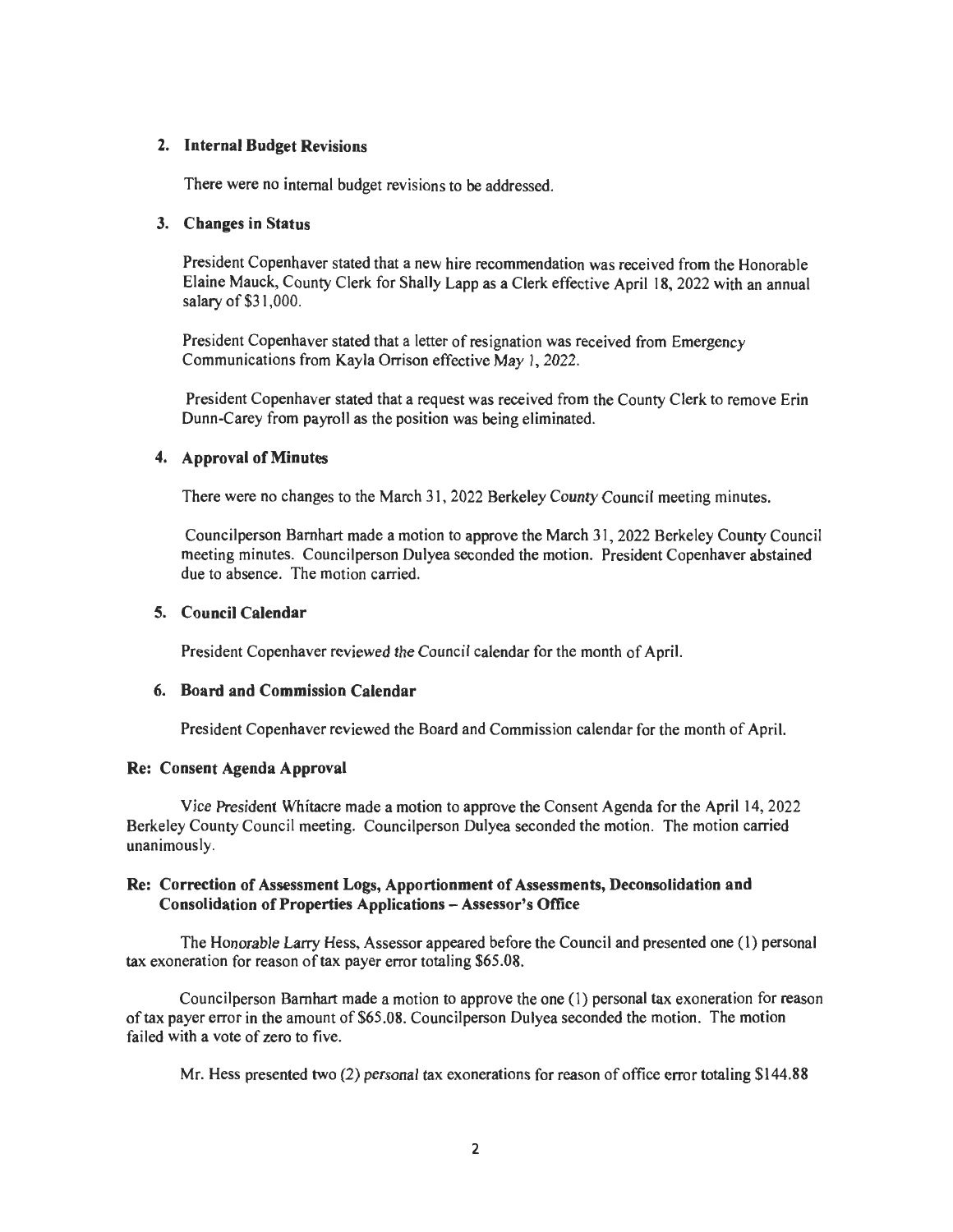Councilperson Dulyea made a motion to approve the two (2) personal tax exonerations for reason of office error totaling \$144.88. Councilperson Barnhart seconded the motion. The motion carried unanimously.

Mr. Hess presented one (1) real estate exoneration for reason of office error totaling \$747.18.

Vice President Whitacre made a motion to approve the one (I) real estate exoneration for reason of office error totaling \$74 7.18. Councilperson Gochenour seconded the motion. The motion carried unanimously.

#### Re: Board Meeting Reports

Councilperson Barnhart reported that he attended the Public Service Water District board meeting where they approved the design plans for Mountaineer Recovery Village and a main line extension.

Councilperson Dulyea reported that was unable to attend the Farmland Protection board and the Development Authority board meetings as he was out of town. He reported that he did attend the Main Street Martinsburg board meeting and the Roundhouse Authority meeting where they discussed the good and bad of the home show and ways to resolve the issues with the historic doors for emergency access.

Vice President Whitacre reported that he had no meetings this week.

Councilperson Gochenour reported that he attended the 9-1-1 Advisory board meeting where they reported starting a new academy with five (5) in attendance and working on by-laws and meeting accreditations.

Councilperson Dulyea reported that he attended the Development Authority meeting and stated that 300 and 400 Foxcroft Avenue buildings were now 100% leased. He also stated that they are working on a promotional video for anyone interested in doing business in Berkeley County. President Copenhaver stated that there is a lot of activity with eight (8) businesses working to negotiate deals to do business in Berkeley County.

#### Re: Board and Commission Vacancies

President Copenhaver stated that a letter of resignation was received from Home Speaker from the Criminal Justice Board effective April 6, 2022 and requested a letter be sent thanking him for his service.

Vice President Whitacre made a motion to appoint James Marshall, III to the Ambulance Authority to fill the vacancy of Sandy Hamilton. Councilperson Gochenour seconded the motion. The motion carried unanimously.

The Council commended Matthew Umstead on the tree planting for the  $250<sup>th</sup>$  anniversary celebration.

## Re: Bid Opening - RFP Ammunition Law Enforcement

Alan Davis, County Administrator stated that the RFP for ammunition for Law Enforcement had been placed on the county web site and advertised in the Journal with the Certification of Publication present in the bid file and read ahead.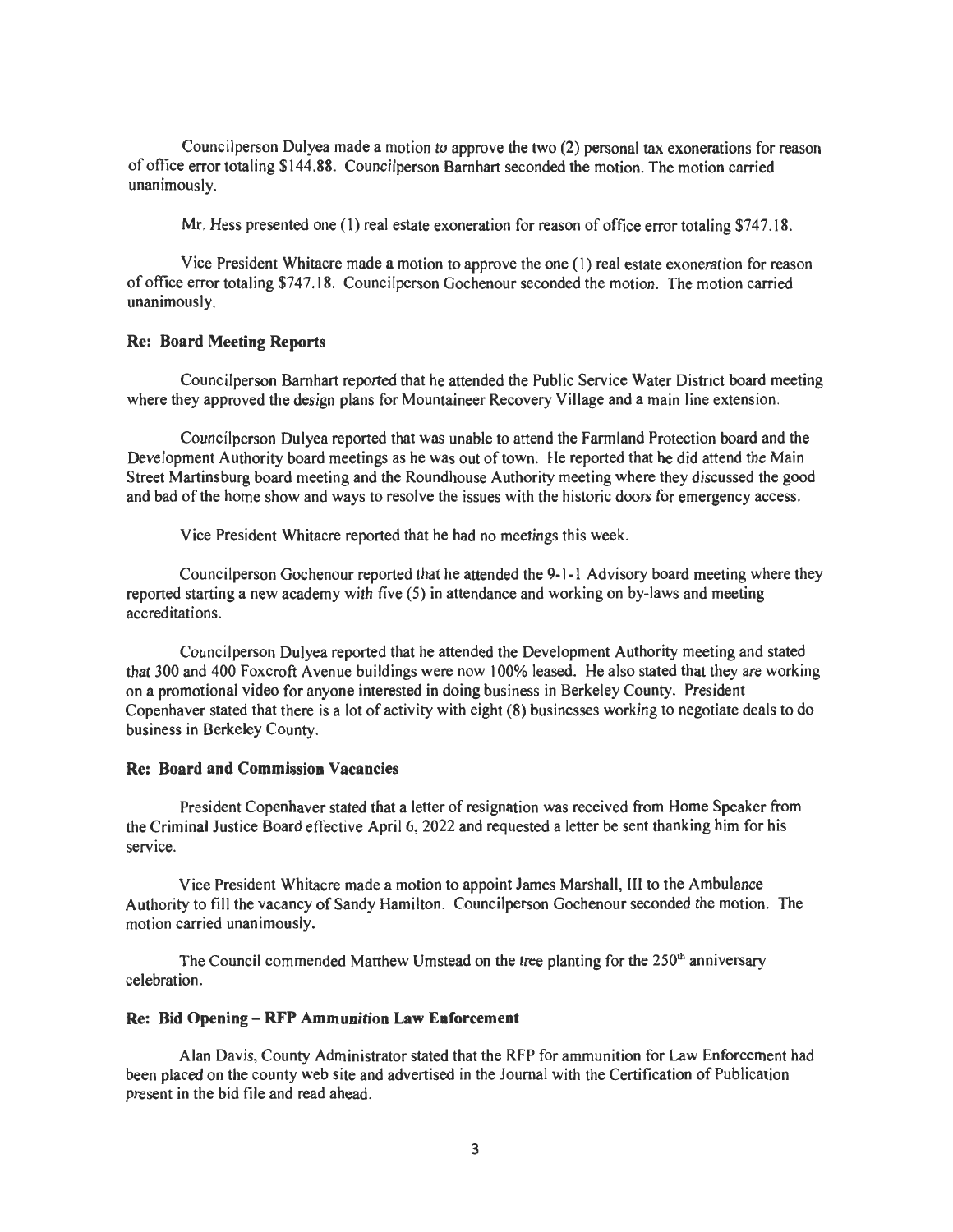#### At 10:00 A.M. President Copenhaver opened the one (1) sealed bid received as follows:

| Bid #     | Vendor                | <b>Type of Ammo</b> | <b>Bid Total</b>                            |
|-----------|-----------------------|---------------------|---------------------------------------------|
| Bid $# 1$ | Keisler Police Supply | 9MM                 | $$246.87$ per case/49<br>Cases \$49,374     |
|           |                       | 223 REM             | $$242.39$ per case/320<br>Cases \$77,564.80 |

#### Re: Tracey Guilliams, Grants Administrator

# Tim Czaja, Community Corrections Director Request to Apply for FY2022 SAMISA Certified Community Behavioral Health Clinic Planning, Development and Implementation Grant and Resolution

Tracey Guilliams, Grants Administrator and Tim Czaja, Community Corrections Director appeared before the Council to request to apply for the FY2022 SAMISA Certified Community Behavioral Health Clinic Planning, Development and Implementation Grant and Resolution. She stated that the grant was a max of \$4 million each year for four (4) years with a 0% match. Mrs. Guilliams reviewed the purpose of this program and what the grant will cover. Mr. Davis stated that these are positions that have already been approved by the Council and have now identified a funding source for the next four years and will also create a revenue stream through medicade. Mrs. Guilliams also reviewed the Resolution.

Vice President Whitacre made a motion to apply for the FY2022 SMISA Certified Community Behavioral Health Clinic Planning, Development and Implementation Grant. Councilperson Dulyea seconded the motion. The motion carried unanimously.

Vice President Whitacre made a motion to adopt the Resolution for the grant. Councilperson Dulyea seconded the motion. The motion carried unanimously.

### Re: Will Lorensen, Fiduciary Supervisor Order for the Estate of Elizabeth Kay Washington

Will Lorensen, Fiduciary Supervisor appeared before the Council and presented an Order for the Estate of Elizabeth Kay Washington which would postpone the estate hearing of April 28<sup>th</sup> pending a Fiduciary Commissioner. Mr. Lorensen reviewed the history of the Estate of Elizabeth Kay Washington.

Councilperson Gochenour made a motion to approve the Order for the Estate of Elizabeth Kay Washington. Vice President Whitacre seconded the motion. The motion carried unanimously.

# Re: Alan Davis, County Administrator Bunker Hill Roadside Park Lease Senate Bill 172 - Compensation Elected Officials

Alan Davis, County Administrator reviewed the Bunker Hill Roadside Park Lease. President Copenhaver stated that community service could assist with the clean-up and could then be turned over to Parks and Recreation. Matthew Umstead, Director, Policies & Strategic Planning appeared before the Council and spoke regarding the park.

Councilperson Barnhart made a motion to approve lease for the Bunker Hill Roadside Park. Councilperson Dulyea seconded the motion. The motion carried unanimously.